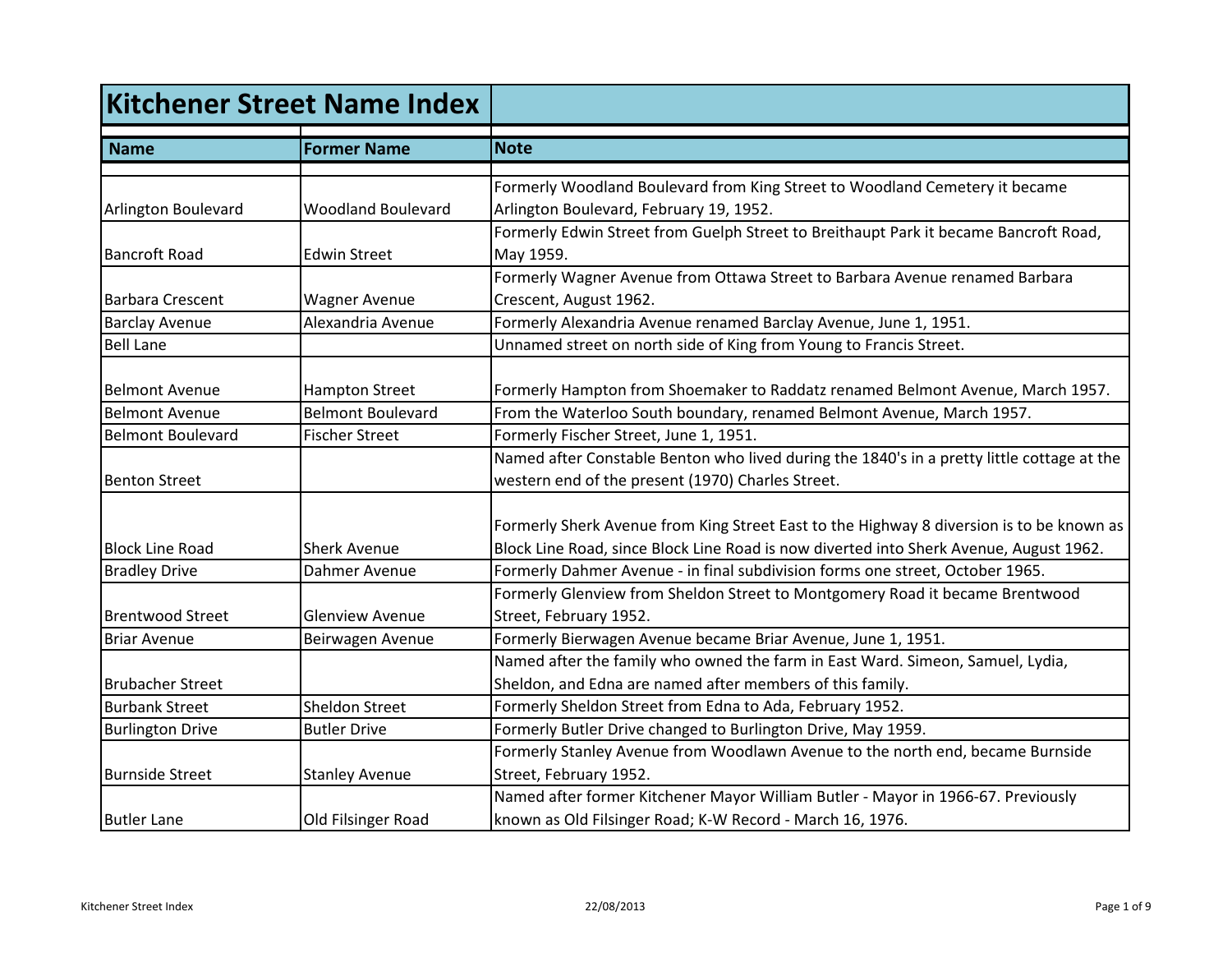| <b>Name</b>               | <b>Former Name</b>        | <b>Note</b>                                                                                  |
|---------------------------|---------------------------|----------------------------------------------------------------------------------------------|
|                           |                           | Formerly Block Line Road from Hidden Valley Road to Highway 8 diversion renamed              |
|                           |                           | Cameo Drive. This section was detached from the north diversion of Block Line Road,          |
| Cameo Drive               | <b>Block Lind Road</b>    | August, 1962.                                                                                |
| Caryndale Drive           | <b>Biehn Drive</b>        | Formerly Biehn Drive name changed to Caryndale Drive, April 1988.                            |
|                           |                           | Named for the cedar swamp located between King & Duke Street; K-W Real Estate News,          |
| Cedar Street              |                           | November 9, 1979.                                                                            |
| Centreville Street        | Lane                      | From Janzen Avenue to Sim's Road, it became Centreville Street, September 1958.              |
| <b>Charles Best Place</b> |                           | Named for the co-discoverer of insulin; K-W Record July 30, 1973.                            |
|                           |                           |                                                                                              |
|                           |                           | Formerly Wendell Avenue from Pandora Avenue to King Street East because with the             |
| <b>Charles Street</b>     | <b>Wendell Avenue</b>     | completion of an extension it forms a continuous street with Charles, October 1965.          |
|                           |                           | Formerly Alma Street from Benton Street to Cedar Street became Charles Street in 1962,       |
| <b>Charles Street</b>     | Alma Street               | since Charles was opened to Benton Street, August 1962.                                      |
| <b>Charlotte Place</b>    | <b>Charlotte Crescent</b> | Changed to Charlotte Place, October 1965.                                                    |
|                           |                           | When Mayor McLennan assumed office, he vowed he would name a street in honour of             |
| Chopin Drive              |                           | the Polish citizens of Kitchener; K-W Record October 17, 1970.                               |
|                           |                           |                                                                                              |
|                           |                           | City Hall Square was the name of the road that ran along the side of the second City Hall in |
|                           |                           | Kitchener. It started at 144 King Street East. On July 10, 1968, a fire destroyed 5          |
|                           |                           | businesses along that block. It appears that the street was no longer used afterwards. For   |
| City Hall Square          |                           | more information, see clippings on the fire in VF Fires, Kitchener.                          |
|                           |                           | Thought to be named after Clarence Gordon Itter, son of Peter Itter; part of the House of    |
| <b>Clarence Place</b>     |                           | Refuge farm - Peter Itter was a warden there.                                                |
|                           |                           | Formerly Edna Street from Guelph Street to Lancaster Street is now Clifton Road, June 1,     |
| <b>Clifton Road</b>       | <b>Edna Street</b>        | 1951.                                                                                        |
| College Street            | Railway Street            | Once called Railway Street; K-W Real Estate News, November 9, 1979.                          |
|                           |                           | Formerly Parkway Drive running easterly from Mill Street renamed Connor Street, August       |
| Connor Street             | Parkway Drive             | 1962.                                                                                        |
| <b>Coronet Lane</b>       |                           | Unnamed lane east of Victoria running from River Road westerly, 1962.                        |
| <b>Cress Lane</b>         | Cressman Road             | Formerly Cressman Road east from Mill Street, August 1962.                                   |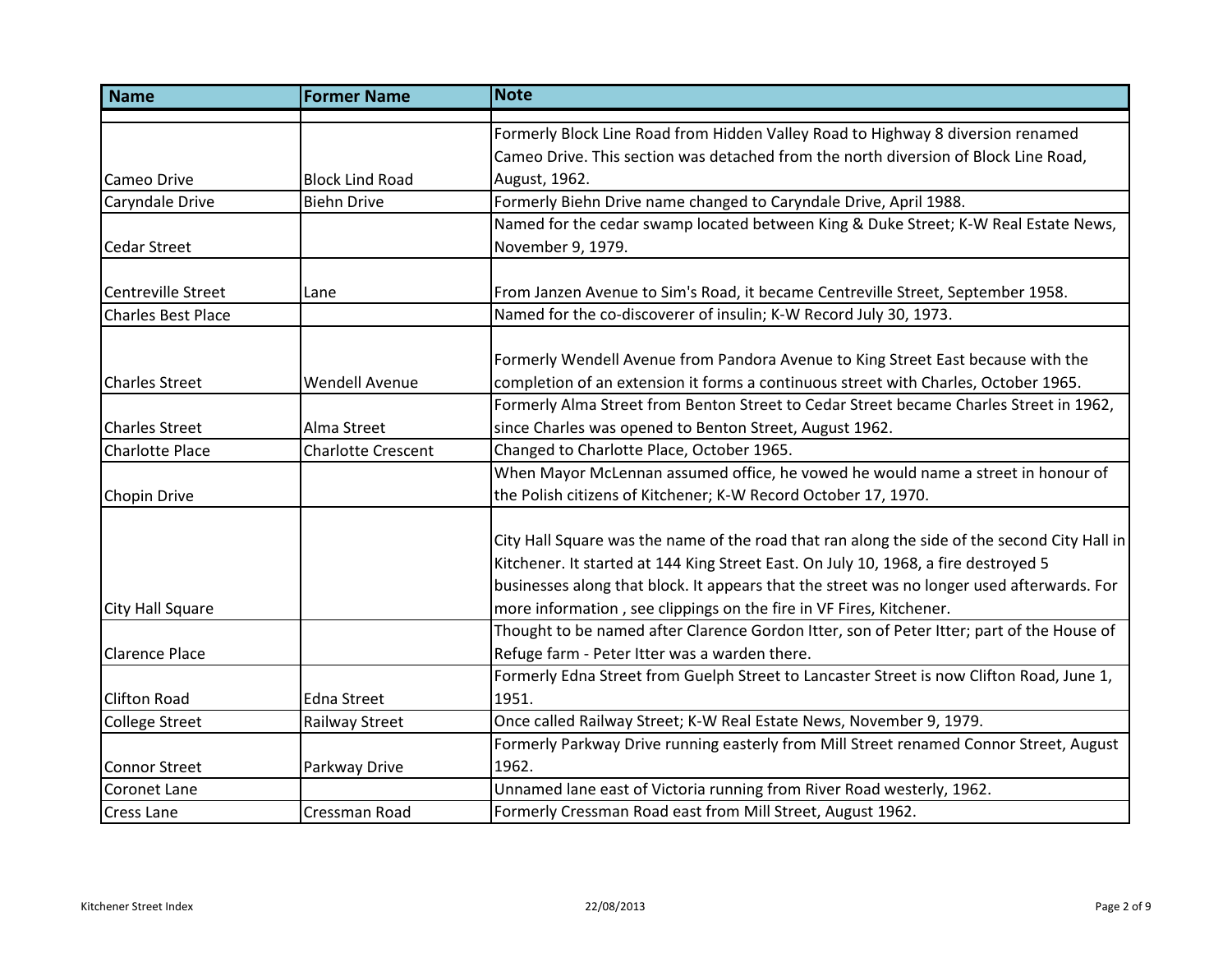| <b>Name</b>           | <b>Former Name</b>     | <b>Note</b>                                                                                   |
|-----------------------|------------------------|-----------------------------------------------------------------------------------------------|
|                       |                        | Formerly Township Road 27 through old Cressman's Bush became Cressman Road,                   |
| <b>Cressman Road</b>  | Township Road 27       | September 1958.                                                                               |
| Dane Street           | Doehn Street           | Formerly Doehn Street, June 1, 1951.                                                          |
| Deerfield             | <b>Elwood Avenue</b>   | Formerly Elwood Avenue changed to Deerfield, June 1953 or January 1, 1954.                    |
|                       |                        | Formerly Knox Avenue from Moore Avenue to Dekay Street, renamed Delisle Avenue,               |
| Delisle Avenue        | <b>Knox Avenue</b>     | January 1954.                                                                                 |
| <b>Dellroy Avenue</b> | Delmonte Avenue        | Formerly Delmonte Avenue from King Street to Weber Street, February 1952.                     |
| <b>Dixon Street</b>   | <b>Edman Street</b>    | Formerly Edman from Kinf Street to the south end became Dixon Street, February 1952.          |
|                       |                        | Formerly Homer Street from Edna to Ada Streets changed because of similarity to Hohner        |
| Donald Street         | <b>Homer Street</b>    | Avenue, renamed Donald Street, January 1954.                                                  |
|                       |                        |                                                                                               |
|                       |                        | Dufferin Street from the east limit of plan 266 to west limit of plan 266 to Patricia Street. |
| Dufferin Street       | Patricia Street        | Dufferin Street is now an extension of Patricia Street, February 16, 1954.                    |
| <b>Duke Street</b>    | <b>Elgin Street</b>    | Formerly Elgin Street became Duke Street, June 1, 1951.                                       |
| <b>Duke Street</b>    | <b>Short Street</b>    | Became Duke Street, June 1, 1951.                                                             |
|                       |                        | Formerly Mausser Avenue from Highland to Dundee, renamed Dundee Avenue, March                 |
| Dundas Avenue         | <b>Mausser Avenue</b>  | 1957 or 1959.                                                                                 |
| Dundee Avenue         | Peppler Street         | Became Dundee Avenue, June 1, 1951.                                                           |
|                       |                        | Eby Street runs from Duke to Church St. Named for George Eby, first white man to settle       |
| <b>Eby Street</b>     |                        | in what is known as Kitchener; K-W Record January 23, 1971.                                   |
|                       |                        | Named for one of the city's first pioneers. Runs under the Conestoga Parkway between          |
| <b>Ecket Street</b>   |                        | Dixon Road and First Avenue; K-W Record March 16, 1976.                                       |
| Edna Street           |                        | Named after Edna Brubacher, member of a family owning a farm in the East Ward.                |
| <b>Ellis Avenue</b>   | Alberta Street         | Formerly Alberta Street from Blucher to Hartwood, renamed Ellis Avenue, March 1957.           |
|                       |                        |                                                                                               |
| <b>Elwood Street</b>  | Vernon Street          | Formerly Vernon Street from Edna to Ada, it became Elwood Street, February 1952.              |
|                       |                        | Formerly First Avenue from Edwin Street to Boehner, it became Fairfield Avenue, June 1,       |
| Fairfield Avenue      | <b>First Avenue</b>    | 1951.                                                                                         |
|                       |                        | Formerly Block Line Road, October 1965. First a boundary line in one of two large tracts      |
| <b>Fairway Avenue</b> | <b>Block Line Road</b> | bought from the Indians in 1798.                                                              |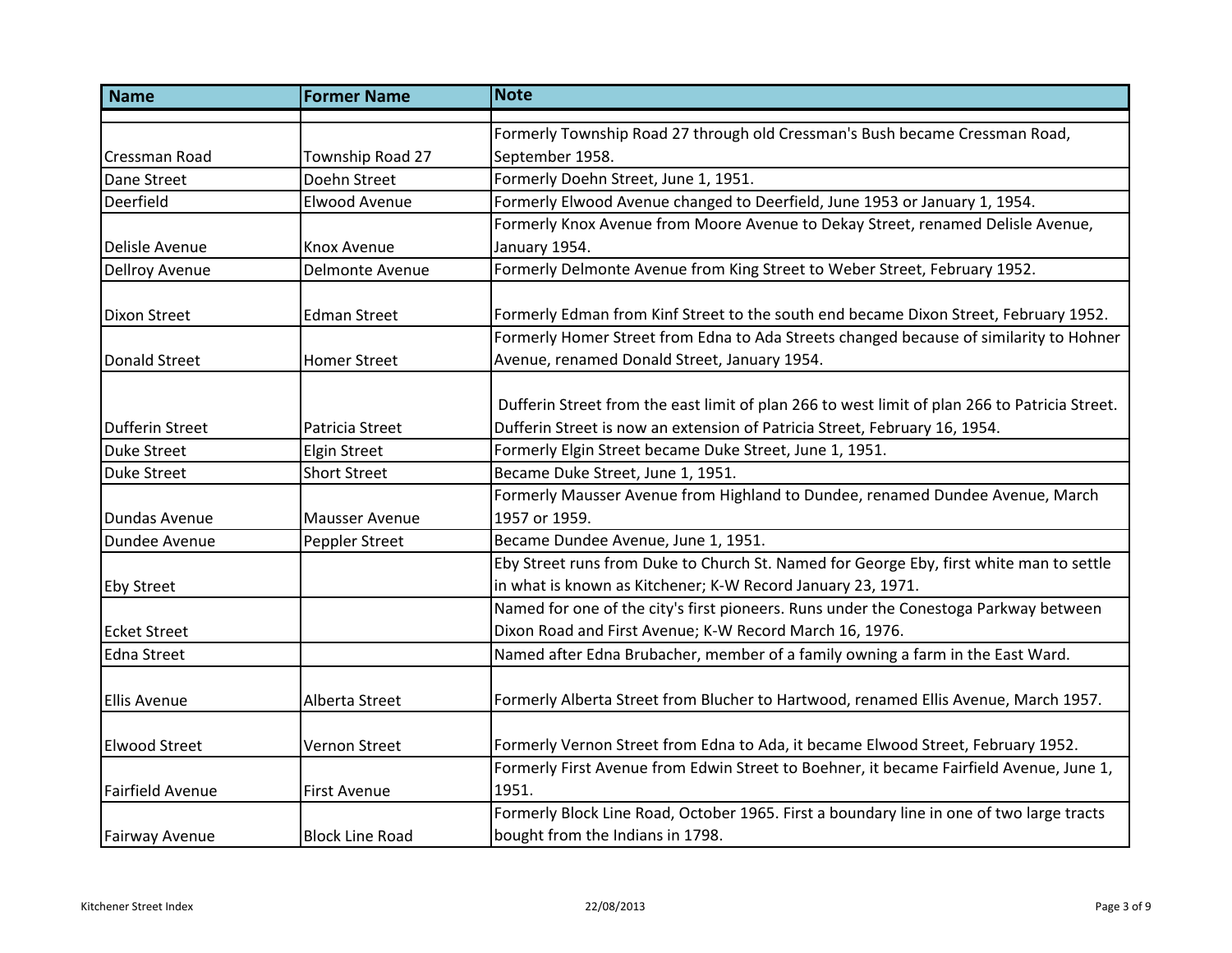| <b>Name</b>              | <b>Former Name</b>    | <b>Note</b>                                                                                                                                                                    |
|--------------------------|-----------------------|--------------------------------------------------------------------------------------------------------------------------------------------------------------------------------|
|                          |                       | Renamed Fairway Road following requests from businesses on the road and because it no                                                                                          |
| Fairway Road             | Fairway Avenue        | longer served as a boundary, October 1965.                                                                                                                                     |
|                          |                       | Before Fischer Drive it was called Township Road 35 along the new westerly city limits,                                                                                        |
| <b>Fischer Drive</b>     | Township Road 35      | became Fischer Drive, September 1958.                                                                                                                                          |
|                          |                       | Renamed Fischer Road in line with the new system of naming streets, because Fischer                                                                                            |
| <b>Fischer Road</b>      | <b>Fischer Drive</b>  | Drive had the characteristics of a road, October 1965.                                                                                                                         |
|                          |                       |                                                                                                                                                                                |
| <b>Francis Street</b>    |                       | Named for Henry Jackson's oldest daughter. He once owned a home on a triangle of land<br>between Francis & Water Street & King St. W.; K-W Real Estate News, November 9, 1979. |
|                          |                       |                                                                                                                                                                                |
|                          |                       | Named after Frederick Millar, who conducted a pioneer general store just behind the old                                                                                        |
|                          |                       | post office building or to honour Frederick Gaukel, who donated land for county buildings                                                                                      |
| <b>Frederick Street</b>  |                       | in 1851.                                                                                                                                                                       |
|                          |                       | Formerly Raddatz Lane from Belmont West running westerly from Belmont, renamed                                                                                                 |
| Gage Avenue              | Raddatz Lane          | Gage Avenue, August 1962.                                                                                                                                                      |
| <b>Gateman Place</b>     | <b>Whitney Place</b>  | Formerly Gateman Place became Whitney Place, June 1, 1951.                                                                                                                     |
| <b>Gaukel Street</b>     |                       | Named after Gaukel, the tavern keeper.                                                                                                                                         |
|                          |                       | Formerly Hayden Avenue renamed Gilmour Crescent because together they formed a                                                                                                 |
| Gilmour Crescent         | Hayden Avenue         | crescent, October 1965.                                                                                                                                                        |
| Gilmour Crescent         | <b>Gilmour Avenue</b> | Renamed Gilmour Crescent because together they fomed a crescent, October 1965.                                                                                                 |
|                          |                       | Named after Gordon Itter, son of Peter Itter, who bought Ray Nursery Gardens and                                                                                               |
| Gordon                   |                       | subdivided them into building lots. Irvin Street was named after his brother.                                                                                                  |
|                          |                       | Formerly Firehall Lane from Frederick Street to Queen Street, renamed Goudies Lane,                                                                                            |
| Goudies Lane             | <b>Fire Hall Lane</b> | August 1962.                                                                                                                                                                   |
|                          |                       | Got its name from the Greenbush which was a stretch of heavy pine trees between Mount                                                                                          |
|                          |                       | Hope Street & Green Street. Now the location of K-W Hospital; K-W Record October 17,                                                                                           |
| <b>Green Street</b>      |                       | 1970.                                                                                                                                                                          |
|                          |                       | Formerly Patricia from 5th Avenue to 11th Avenue, it became Greenfield Street, February                                                                                        |
| <b>Greenfield Street</b> | Patricia              | 1952.                                                                                                                                                                          |
| <b>Guelph Street</b>     | <b>Grove Street</b>   | Formerly Grove Street from Waterloo to Moore renamed Guelph Street, March 1957.                                                                                                |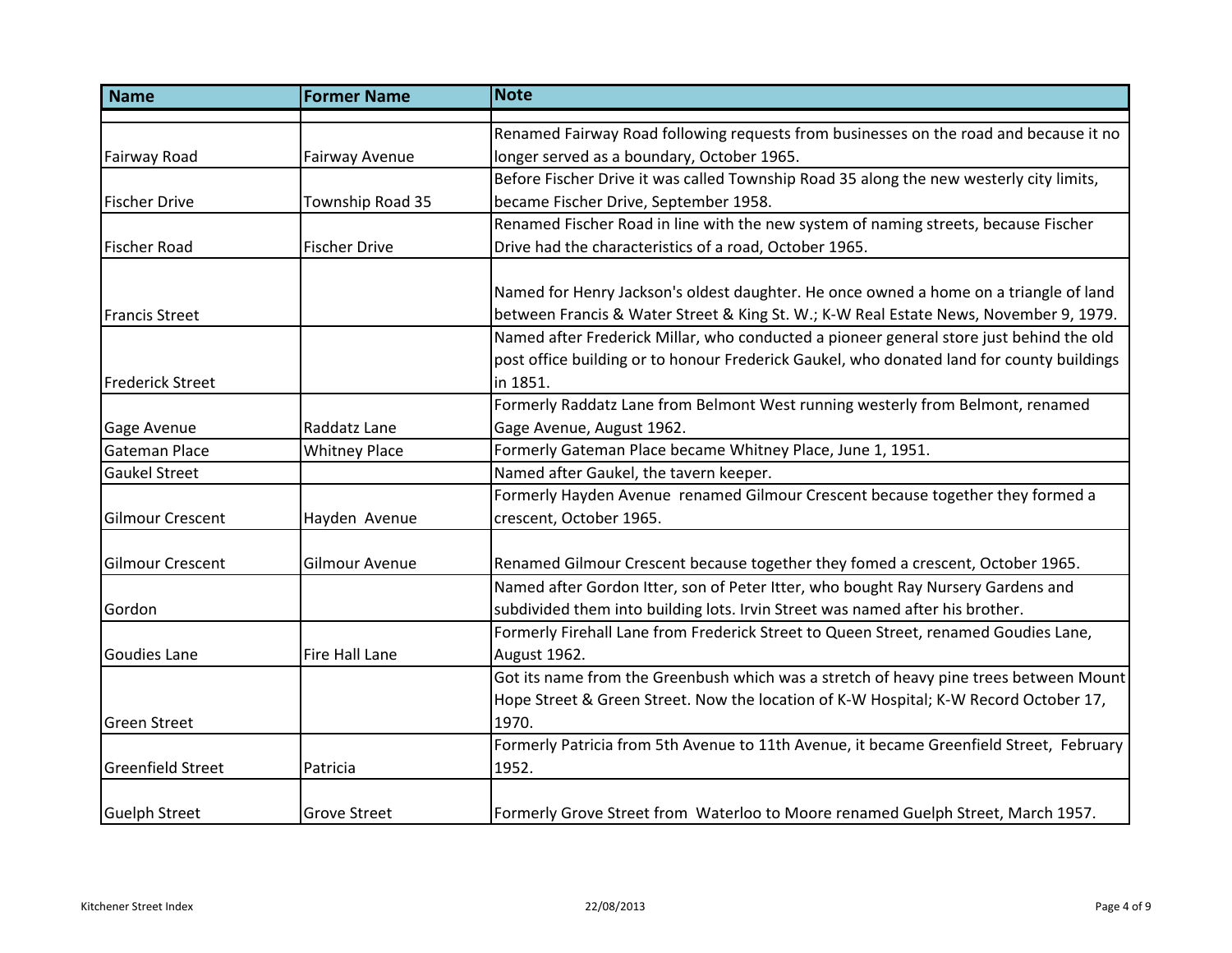| <b>Name</b>            | <b>Former Name</b>     | <b>Note</b>                                                                                |
|------------------------|------------------------|--------------------------------------------------------------------------------------------|
|                        |                        | Formerly Brant Avenue from Woodland to Sims Avenue, it became Guerin Avenue,               |
| <b>Guerin Avenue</b>   | <b>Brant Avenue</b>    | September 1958.                                                                            |
|                        |                        | Runs from Weber to Ahrens Street, between the railway station and the Station Hotel.       |
|                        |                        | Named for Sir Casimir Gzowski, who built the Grand Trunk Railway through Kitchener; K-W    |
| Gzowski Street         |                        | Record - Jan. 30, 1971.                                                                    |
|                        |                        | Surveyed intially by M.C. Schofield for George John Grange in 1853 - 1854. The lane        |
|                        |                        | extended from Queen Street to Agnes Street. The land was extended sometime between         |
|                        |                        | 1854 and 1881. The Historical Atlas of Waterloo County, 1881 shows the extension. First    |
|                        |                        | referred to as Hall's Place in 1918 Kitchener City Directory. In 1921, it was named Hall's |
| Hall's Lane            |                        | Lane.                                                                                      |
| <b>Hampton Road</b>    | <b>Forest Avenue</b>   | Formerly Forest Avenue, changed to Hampton Road, January 1954.                             |
|                        |                        | Formerly Woodlawn from Highland Road to Shoemaker Avenue it became Hampton                 |
| Hampton Street         | Woodlawn Avenue        | Street, February 1952.                                                                     |
|                        |                        | Quirmbach. When Hermie Quirmbach comes home. He'll be the nation's pride and joy. So       |
|                        |                        | welcome him with shouts of joy. When Hermie Quirmbach comes marching home. When            |
| Hermie Place           |                        | Hermie Quirmbach comes home." K-W Record Nov. 28, 1970; see "Streets, Kitchener".          |
|                        |                        | Formerly Block Line Road and new service roads running from Hidden Valley Road. These      |
|                        |                        | streets form a complete loop and it is felt that only one name should be applied to the    |
| Hidden Valley Road     | <b>Block Line Road</b> | entire route.                                                                              |
|                        |                        | Now known as Highland Road. 1921 City Directory - Petersburg Road; 1926-7 City             |
| <b>Highland Road</b>   | Petersburg Road        | Directory - Highland Road.                                                                 |
| <b>Hillview Avenue</b> | <b>Princess Street</b> | Formerly Princess Street became Hillview Avenue, June 1, 1951.                             |
|                        |                        | Named after Irvin Itter, son of Peter Itter, who bought Ray Nursery Gardens and            |
| Irvin                  |                        | subdivided them into building lots. Gordon is named after his brother.                     |
|                        |                        | Named after the Bricker Family, prominent in local history. Changed to Jackson, June       |
| Jackson Avenue         | <b>Bricker Avenue</b>  | 1953.                                                                                      |
|                        |                        | Formerly Bricker Street from King Street to Fairmount Road to avoid conflict with Bricker  |
| Jackson Avenue         | <b>Bricker Street</b>  | Avenue in Waterloo, January/February 1954.                                                 |
|                        |                        |                                                                                            |
| Kennedy Avenue         | <b>Bedford Road</b>    | Formerly Bedford Road from Palmer to Kent, renamed Kennedy Avenue, May 1959.               |
| Lancaster Street       |                        | Named for the county in Pennsylvania; K-W Real Estate News November 9, 1979.               |
| Linwood Avenue         | <b>William Street</b>  | Formerly William Street, June 1953.                                                        |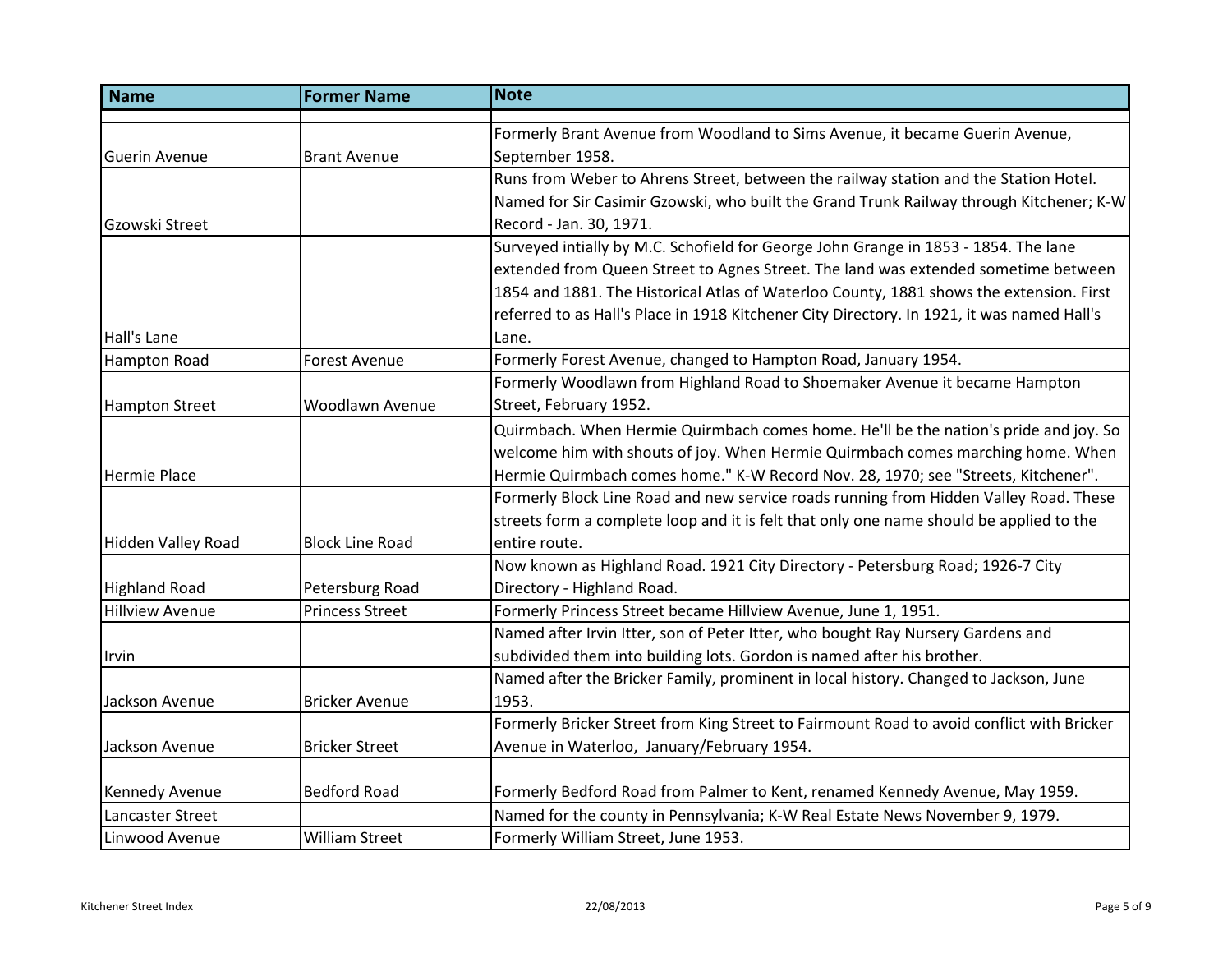| <b>Name</b>            | <b>Former Name</b>     | <b>Note</b>                                                                               |
|------------------------|------------------------|-------------------------------------------------------------------------------------------|
| Linwood Avenue         | <b>Willow Street</b>   | Changed to Linwood Avenue, January 1954.                                                  |
|                        |                        |                                                                                           |
| Lydia                  |                        | Named after Lydia Brubacher, a member of a family owning a farm in the East Ward.         |
| <b>Lyndhurst Drive</b> | Vera Street            | Formerly Vera Street changed to Lyndhurst Drive, May 1959.                                |
|                        |                        |                                                                                           |
| <b>Madison Avenue</b>  | <b>Albert Street</b>   | Formerly Albert Street from Weber to Mill, renamed Madison Avenue, June 1, 1951.          |
|                        |                        | Formerly Mill Street between the CNR line and Huron Road. "Indian names favoured in       |
| <b>Manitou Road</b>    | <b>Mill Street</b>     | this section of Huron Industrial Park", October 1965.                                     |
|                        |                        | Formerly Kaiser Street renamed Mansion Street after World War I. Only a part of Mansion   |
| <b>Mansion Street</b>  | <b>Kaiser Street</b>   | was called Kaiser.                                                                        |
| Moore Avenue           | <b>Charon Street</b>   | Formerly Charon Street, June 1, 1951.                                                     |
| <b>Mutual Drive</b>    | Caroline Street        | Formerly Caroline Street became Mutual Drive as of June 1, 1951.                          |
|                        |                        |                                                                                           |
|                        |                        | Formerly Ada Street from Lyndhurst Drive - detached from the western section from         |
| Nottingham Avenue      | Ada Street             | Burbank Road and Belleview Avenue, renamed Nottingham Avenue, August 1962.                |
|                        |                        | Once called Foundry Street now known as Ontario Street; K-W Real Estate News -            |
| <b>Ontario Street</b>  | <b>Foundry Street</b>  | November 9, 1979; see VF Street Names, Kitchener.                                         |
|                        |                        |                                                                                           |
| Patricia Street        | <b>Dufferin Avenue</b> | Formerly Dufferin Avenue changed to Patricia Street, June 1953 or January 1954.           |
|                        |                        | Formerly Filbert Street from Spring Street to the CNR freight yards it became Patrick     |
| <b>Patrick Street</b>  | <b>Filbert Street</b>  | Street, June 1, 1951.                                                                     |
|                        |                        |                                                                                           |
| Pequegnat              |                        | Named after Paul Pequegnat who opened the street and built the first houses on it.        |
|                        |                        | Formerly Albert Street from the end of Perth Road to the city limits now Perth Road, June |
| Perth Road             | <b>Albert Street</b>   | 1,1951                                                                                    |
| Queen Street South     | Schneider Road         | W Record October 24, 1970.                                                                |
| Rex Avenue             | Queen's Drive          | Formerly Queen's Drive from Queen to Glen, it became Rex Avenue, May 1959.                |
|                        |                        |                                                                                           |
| Rosedale Avenue        | <b>Crescent Street</b> | Formerly Crescent Street from Ottawa to Sheldon became Rosedale Avenue, June 1, 1951.     |
| <b>Rosemount Drive</b> | Uxbridge Street        | Formerly Uxbridge from Bruce East, renamed Rosemount Drive, March 1957.                   |
|                        |                        | After Mr. Roy who lived on the south west corner of Queen Street North and Roy Street.    |
| <b>Roy Street</b>      |                        | He owned a nursery garden beside old central (now Suddaby School).                        |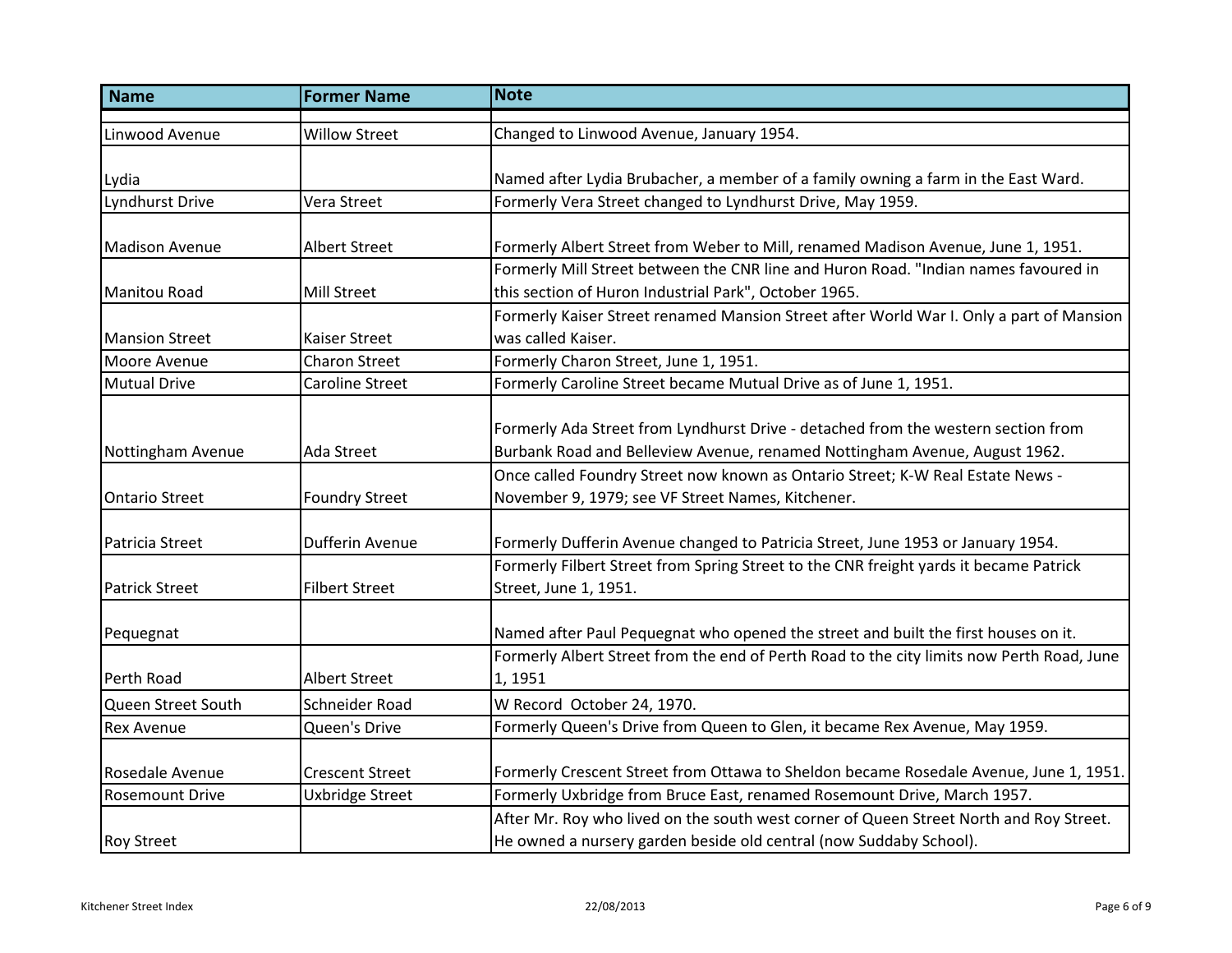| <b>Name</b>              | <b>Former Name</b>    | <b>Note</b>                                                                            |
|--------------------------|-----------------------|----------------------------------------------------------------------------------------|
|                          |                       |                                                                                        |
| Samuel                   |                       | Named after Samuel Brubacher, a member of a family owning the farm in the East Ward.   |
| <b>Scott Street</b>      |                       | Named after the first mayor of Berlin and first warden of the county, Dr. John Scott.  |
|                          |                       | Formerly Earl Street from Union Blvd. to the city limits became Severn Avenue, June 1, |
| Severn Avenue            | <b>Earl Street</b>    | 1951.                                                                                  |
|                          |                       | Named after Sheldon Brubacher, a member of a family owning a farm in the East Ward.    |
| Sheldon                  | <b>Burbank Street</b> | From Edna to Ada, it was changed to Burbank Street, February 1952.                     |
|                          |                       | Formerly Onward Avenue from East Avenue to the city limits, it became Sherbourne       |
| <b>Sherbourne Avenue</b> | Onward Avenue         | Avenue, June 1, 1951.                                                                  |
| Sheridan Court           | Leon Place            | Formerly Leon Place changed to Sheridan Court, June 1953 or January 1954.              |
| <b>Sherwood Avenue</b>   | Kolb Avenue           | From Uxridge to Krug became Sherwood Avenue, June 1, 1951 or 1958.                     |
|                          |                       |                                                                                        |
| Simeon                   |                       | Named after Simeon Brubacher, a member of a family owning the farm in the East Ward.   |
|                          |                       | Formerly Bruce Street from Belleview to Sherwood Avenue renamed Smithson Street,       |
|                          |                       | January 1954. Named changed because it was separated from the main part of Bruce       |
| <b>Smithson Street</b>   | <b>Bruce Street</b>   | Street.                                                                                |
|                          |                       | From Woodlawn Avenue to the end of Spadina Road it became Spadina Road, February       |
| Spadina Road             | <b>Crescent Road</b>  | 1952.                                                                                  |
|                          |                       | Formerly Albert Street from Mill Street to Woodside Avenue now Spadina Road, June 1,   |
| Spadina Road             | <b>Albert Street</b>  | 1951.                                                                                  |
|                          |                       | Named after Joseph Spetz, who owned a brewery at the corner of Frederick and what is   |
| <b>Spetz Street</b>      |                       | now Spetz Street; K-W Record - December 26, 1970.                                      |
|                          |                       | Formerly Delaware Avenue from King Street East to the south end it became St. Jerome   |
| St. Jerome Avenue        | Delaware Avenue       | Avenue, September 1958.                                                                |
| St. Paul's Street        | St. George Street     | Formerly St. George Street changed to St. Paul's Street, June 1953 or January 1954.    |
| <b>Stirling Avenue</b>   | Lyman Street          | Formerly Lyman Street from Edna Street to Ada Street, renamed Stirling Avenue.         |
| Sunnyside Avenue         | <b>Weber Street</b>   | Formerly Weber Street from Arlington to East, September 1958.                          |
| Sunnyside Street         | <b>Weber Street</b>   | Formerly Weber Street from Wilfrid to Broadview Avenue, February 1952.                 |
|                          |                       | Hidden Valley Road from King Street East to the Highway 8 diversion will be known as   |
|                          |                       |                                                                                        |
| <b>Tower Avenue</b>      | Hidden Valley Road    | Tower Avenue. This section was detached from the westerly section, August 1962.        |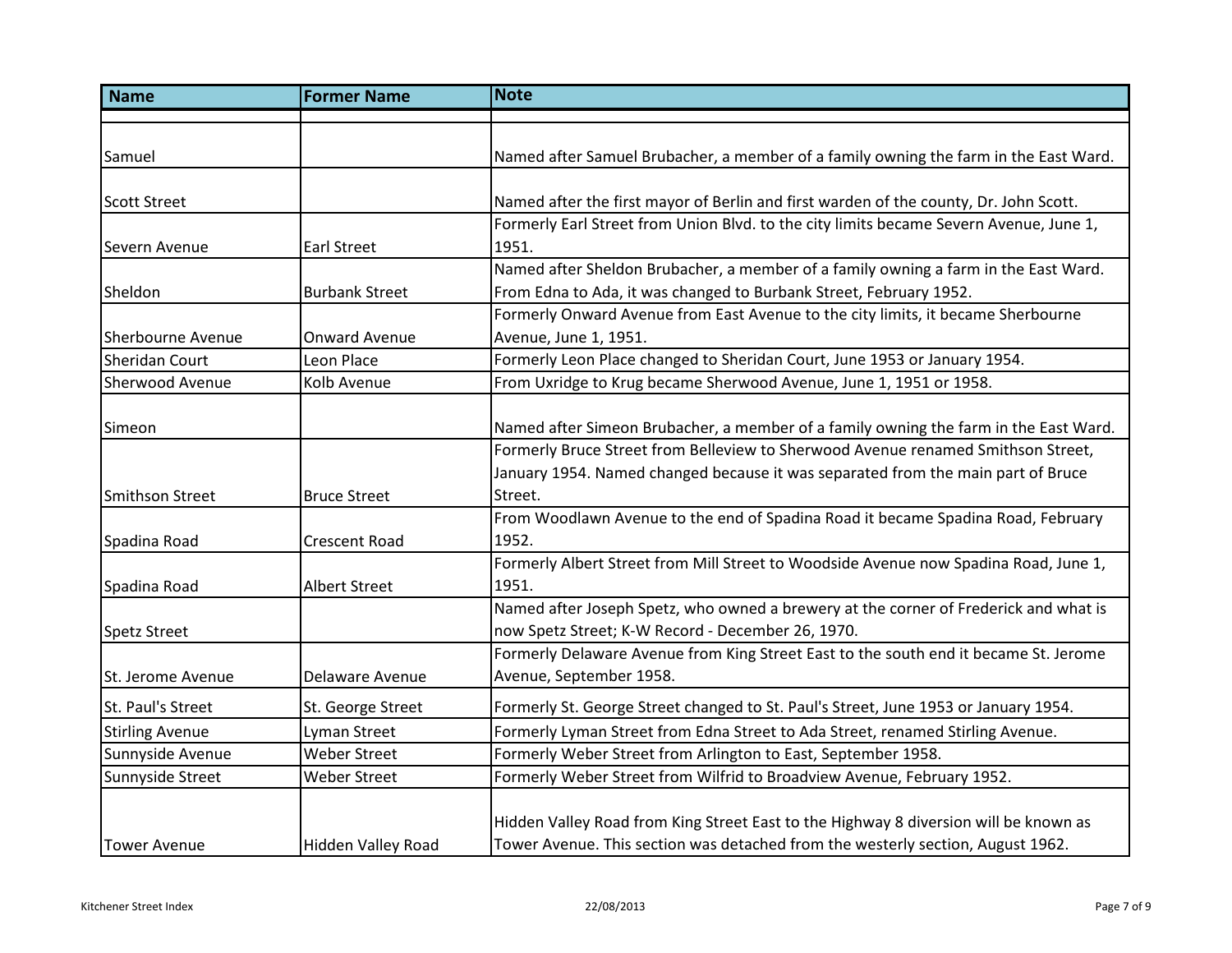| <b>Name</b>              | <b>Former Name</b>     | <b>Note</b>                                                                                  |
|--------------------------|------------------------|----------------------------------------------------------------------------------------------|
|                          |                        |                                                                                              |
|                          |                        | Formerly 11th Avenue from Wilson Avenue to Connaught Avenue, renamed Traynor                 |
|                          |                        | Avenue. This change was recommended because the numerical order of the numbered              |
| <b>Traynor Avenue</b>    | 11th Avenue            | avenues was broken by the change of Tenth Avenue, August 1962.                               |
| Victoria Street          | <b>Wilmot Street</b>   | Once called Wilmot Street; K-W Real Estate News - November 9, 1979                           |
|                          |                        | Formerly Stewart Street from Strange Street to the west end of Stewart became Waverly        |
| <b>Waverly Road</b>      | <b>Stewart Street</b>  | Road, June 1, 1951.                                                                          |
|                          |                        |                                                                                              |
| Wayne Avenue             | <b>Dundas Street</b>   | Formerly Dundas Street from Palmer to Kent it became Wayne Avenue, May 1959.                 |
|                          |                        | From Ottawa Street to Montgomery Road it became Weber because along with Sunnyside           |
|                          |                        | Avenue and Solon Avenue it was a segment of a common artery parallel to King Stret,          |
| <b>Weber Street</b>      | East Avenue            | October 1965.                                                                                |
| <b>Weber Street</b>      |                        | Named for David Weber; K-W Real Estate News November 9, 1979.                                |
|                          |                        | From Shantz Lane to Fergus Avenue it became Weber Street because along with East             |
|                          |                        | Avenue and Solon Avenue it was a segment of a common artery parallel to King Street,         |
| <b>Weber Street</b>      | Sunnyside Avenue       | October 1965.                                                                                |
| <b>Weber Street</b>      | Sunnyside Street       | From Wilfred to Broadview it became Sunnyside Street, February 1952.                         |
|                          |                        |                                                                                              |
|                          |                        | Abraham Weber broke a road through his own farm east of the main street to avoid the         |
|                          |                        | sandhill, which at one time terminated King Street in front of the present (1970) City Hall. |
|                          |                        | East Avenue from Ottawa to Montgomery Road, Sunnyside Avenue from Shantz Lane to             |
|                          |                        | Fergus Avenue, and Solon Avenue from Fergus to Florence Avenue are all segments of a         |
| <b>Weber Street</b>      |                        | street parallel to King Street, October 1965.                                                |
|                          |                        | From Fergus Avenue to Florence Avenue it became Weber Street because along with East         |
|                          |                        | Avenue and Sunnyside Avenue it was a segment of a common artery parallel to King             |
| <b>Weber Street</b>      | Solon Avenue           | Street, October 1965.                                                                        |
|                          |                        |                                                                                              |
| <b>Weber Street</b>      | <b>Pinke Street</b>    | Formerly Pinke Street from Wilhelm Street, renamed Weber Street, March 1957.                 |
| <b>Wellington Street</b> | <b>Spring Street</b>   | Formerly Spring Street became Wellington Street, June 1, 1951.                               |
|                          |                        | Formerly Woodside Avenue from Woodside Park to Albert Street it became Wentworth             |
| <b>Wentworth Avenue</b>  | <b>Woodside Avenue</b> | Avenue, June 1, 1951.                                                                        |
| Westmount Road           | <b>Filsinger Road</b>  | Renamed Westmount Road, May 1970.                                                            |